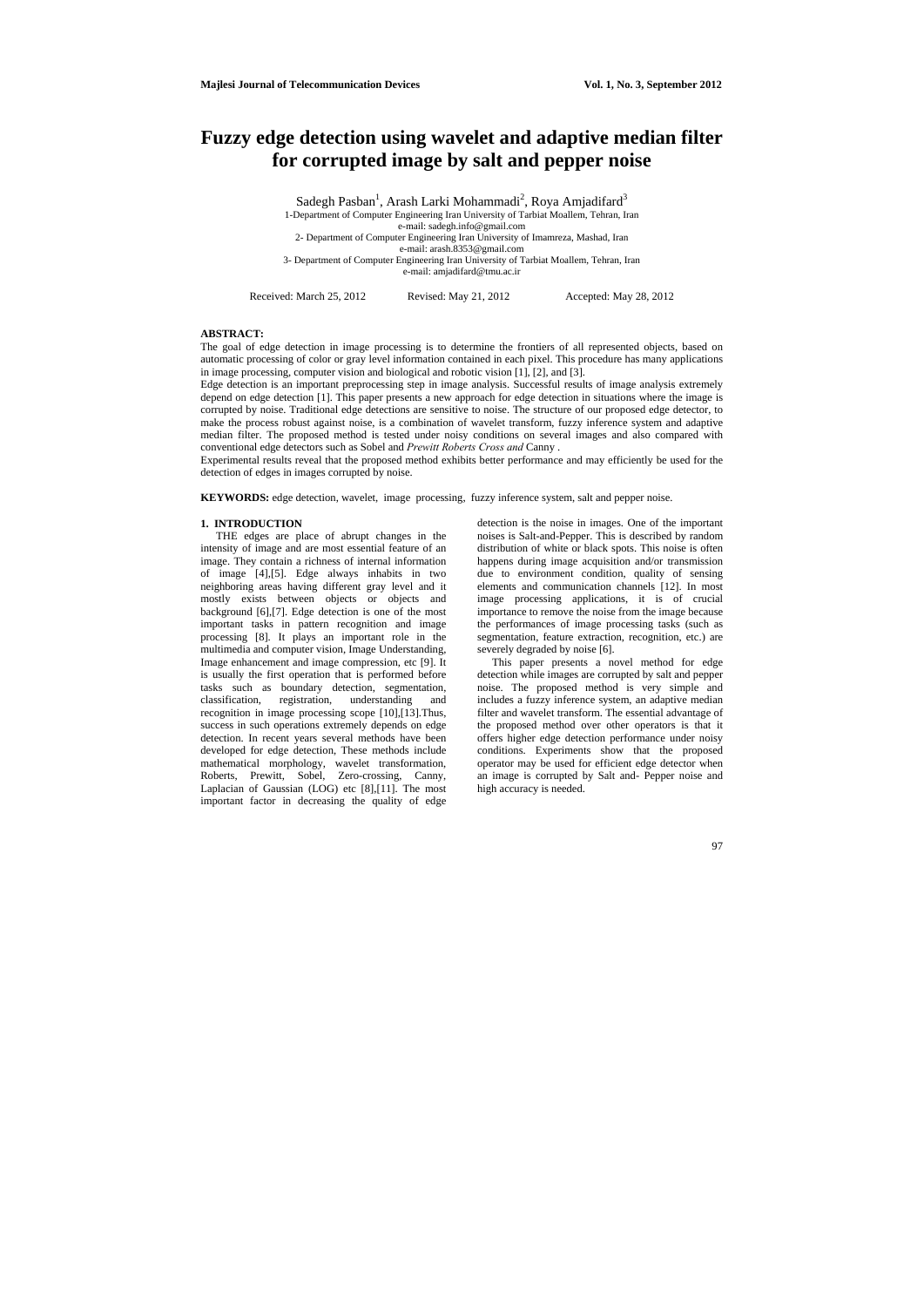The rest of this paper is organized as follows. Section II explains the proposed method and its building blocks. Section III discusses the experimental results of the proposed method and classical methods such as Sobel, Prewitt and Canny. Section IV, which is the final section, presents the conclusions and further research.

# **2. PROPOSED METHOD**

Fig. 1 shows the structure of the proposed method. It is a Fuzzy Inference System (FIS) . proposed FIS used to edge detection. *DH* and *DV* are generated from wavelet transform to estimate 1st derivative of I in horizontal and vertical directions. *HP* & *M* are masks of a high pass and low pass filters.med is median filter used to estimate absolute intensity in salt & pepper noisy condition.

Here the gray level associate to pixel (i,j) in the output image  $E$  depends not only on the pixel  $(i,j)$  in each pre-processed image but also on some neighbor pixels Besides, each image *DH* and *DV* that results from applying wavelet transform is passed to the FIS system, and not only the image composition *D* =sqrt(  $DH^2 + DV^2$ ).

A nonlinear image filtering technique is developed here which is based on **fuzzy inference systems (FIS)**. During input image processing, four kinds of linear filters are applied to it:

1- Wavelet transform used to estimate its derivative in horizontal and vertical directions ( *DH h* and *DV h*  filters).

where  $\overline{F}$  is an N  $*$  N image matrix, H is an N X N Haar transformation:

matrix, and T is the resulting  $N * N$  transform

2- A high-pass filter.

3- Adaptive median filter used to estimate absolute intensity in salt & pepper noisy condition.



**Fig. 1.** structure of the proposed method

The purpose of proposed fuzzy system is to determine if pixel (i,j) evaluated is or is not present in one of the edges of the image, given the information explicit in the input filtered images.

# **2.1. Implementation of the FIS System**

During input image pre-processing step, three linear filters were employed. We use wavelet transform to compute *DH* and *DV.* 

Using discrete wavelet transform with haar basis function:

The Harr transform

- Basic functions are the oldest and simplest known orthnormal wavelet
- Separable and symmetric and can be expressed in matrix form T=HFH

The Harr basic functions are :

$$
h_k(z) = h_{pq}(z) = \frac{1}{\sqrt{N}} \begin{cases} 2^{p/2} & (q-1)/2^p \le z < (q-0.5)/2^p \\ -2^{p/2} & (q-0.5)/2^p \le z < q/2^p \\ 0 & \text{otherwise, } z \in [0, 1]. \end{cases} \tag{1}
$$

*z€[0 1],k=0,1,2,…,N,N=2^n , k=2^p+q-1,0≤p≤n-1* 







**Fig. 3.** for pixel in position (m,n)

Using a 3\*3 mask to estimate the high pass filter: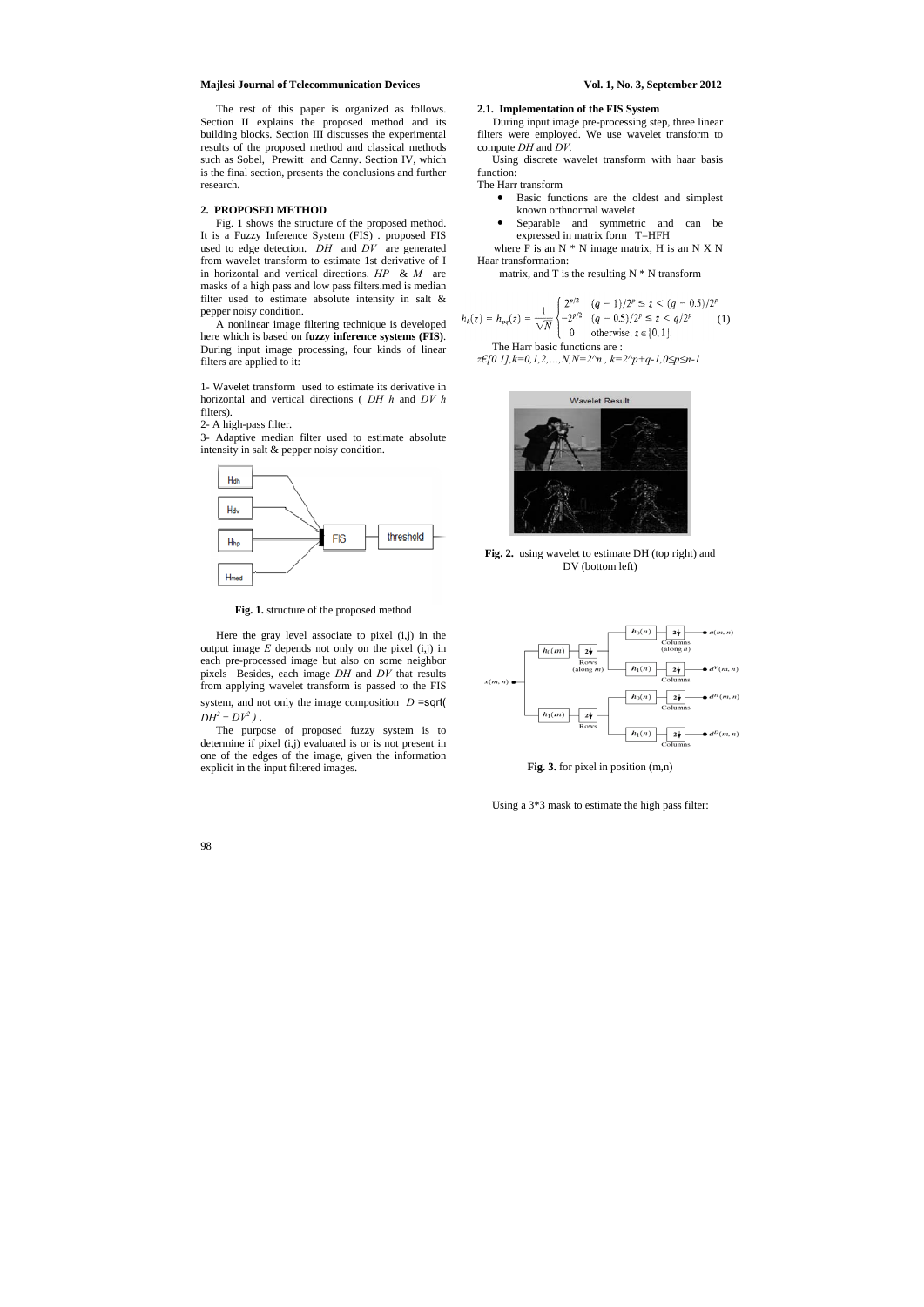$$
h_{HP} = \begin{bmatrix} -1/16 & -1/8 & -1/16 \\ -1/8 & 3/4 & -1/8 \\ -1/16 & -1/8 & -1/16 \end{bmatrix}
$$

# **2.2. Using Window Area to Estimate Median Filter**

Adaptive median filter can handle salt-and-pepper noise with preserving the details [9]. This filter works in a rectangular window area **Sxy**. Depending on certain conditions, adaptive median filter changes the size of **Sxy** during filtering operation. Consider the following notations:

 $zmin = Minimum$  intensity value in Sxy  $z$ max = Maximum intensity value in Sxy  $z$ med = Median of intensity values in Sxy  $zxy =$  intensity value at coordinates  $(x,y)$ Smax= Maximum allowed size of Sxy

The adaptive median filter algorithm works in two stages, denoted stage A and B, as follows:

Stage A: A1= zmed – zmin  $A2$ = zmed – zmax If  $A1 > 0$  and  $A2 < 0$ , go to stage B Else increase window size If window size  $\leq$  Smax repeat stage A Else return zxy Stage B:  $B1 = zxy - zmin$  $B2 = zxy - zmax$ If  $B1 > 0$  and  $B2 < 0$ , return zxy Else return zmedian

The functions adopted to implement the "and" and "or" operations were the minimum and maximum functions, respectively. The Mamdani method was chosen as the defuzzification procedure, which means that the fuzzy sets obtained by applying each inference rule to the input data were joined through the add function; the output of the system was then computed as the centroid of the resulting membership function[52].

## **2.3. Fuzzy Sets and Fuzzy Membership Functions**

The system implementation was carried out considering that the input image and the output image obtained after *defuzzification* are both 8-bit quantized; this way, their gray levels are always between 0 and 255. These values define the working interval of the output variable and the input variable *M* the other input variables are not guaranteed to be less than 255 so we use sigmoid member ship function for them. Besides, three fuzzy sets were created to represent each variable's intensities; these sets were associated to the linguistic variables "low", "medium" and "high".

1- ( DH low ) AND ( DV low )AND(MED low)  $\rightarrow$  ("Edges" low).

2- (DH medium ) AND (DV medium) AND(MED medium)  $\rightarrow$  ("Edges" high).

3- (DH high ) OR (DV high ) ) AND(MED high)  $\rightarrow$ ("Edges" high).

4- (DH medium ) AND ( HP low ) AND(MED medium)  $\rightarrow$  ( " Edges" high). 5- (DV medium ) AND ( HP low ) AND(MED medium)  $\rightarrow$  ("Edges" high).

The Gaussian membership function is adopted for the fuzzy sets ("low , medium and high") associated with input M and the output. The mean value for the Gaussian membership function is taken as 0, 127.5 and 255.

### **2.4. Fuzzy Logical Operations and Defuzzification**

#### **Method Definitions**

# **2.5. Inference rules**

The fuzzy inference rules were defined in such a way that the FIS system output ("Edges") is high only for those pixels belonging to edges in the input image.

The first three rules were defined to represent the general notion that in pixels belonging to an edge there is a high variation of gray level in the vertical or horizontal direction:

To guarantee that edges in regions of relatively low contrast can be detected, the two following rules were established to favour medium variations of the gray level in a specific direction in regions of *low frequency*  of the input image (HP "low"):

To avoid including in the output image, pixels belonging to regions of the input where theed mean gray level is lower, the following two rules were established. These regions are proportionally more affected by noise, supposed it is uniformly distributed over the whole image. The goal here is to design a system which makes it easier to include edges in low contrast regions, but which does not favour false edges by effect of noise.

6- (DV medium) AND (MED low)  $\rightarrow$  ("Edges" low). 7- (DH medium) AND (MED low)  $\rightarrow$  ("Edges" low).

To avoid forming double edges in the output image that tend to appear due to shadows in the natural images and to guarantee that output result haven't got any breaked edges and some isolated point the following four rules were developed. We define a new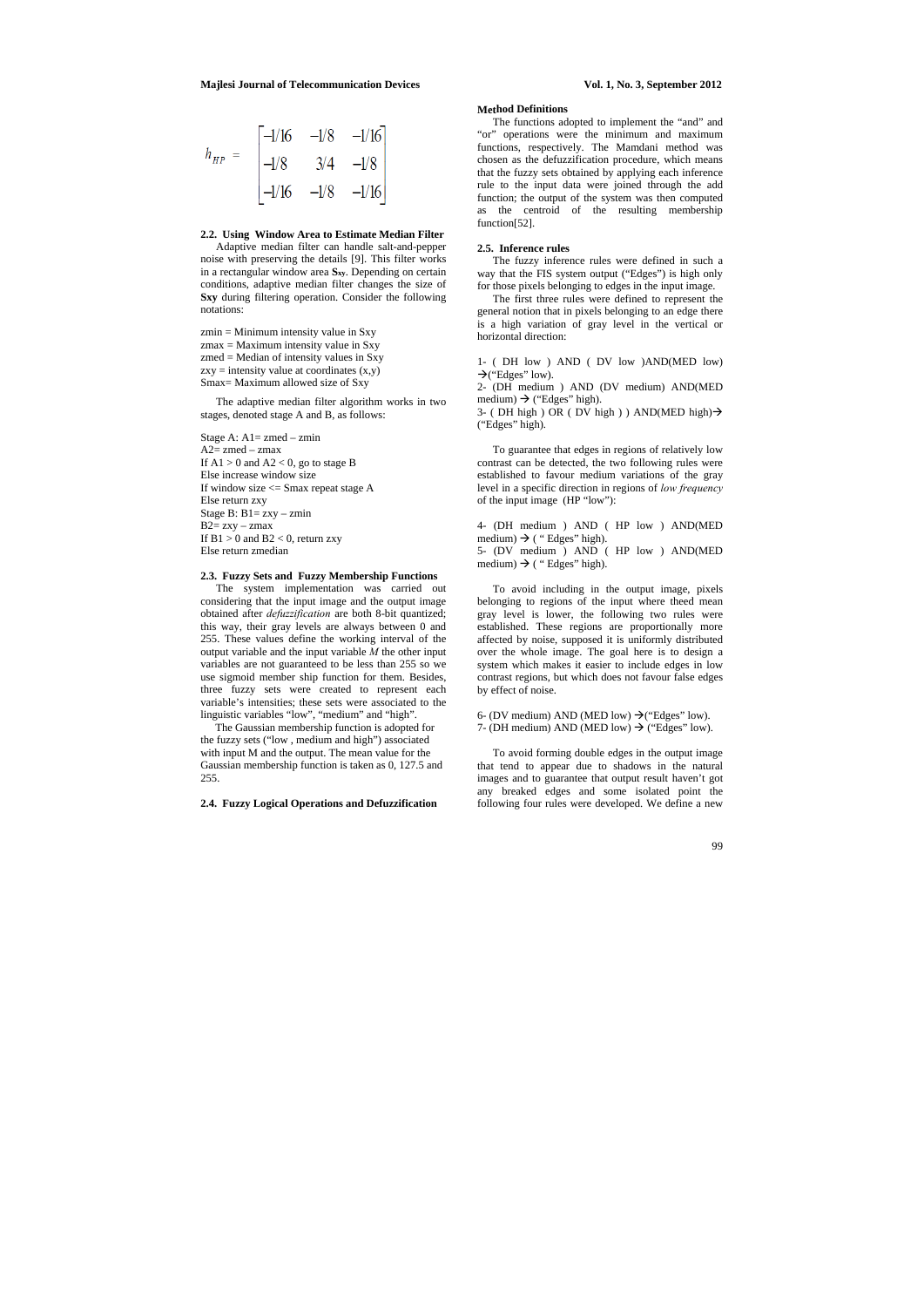8- (dt(i-1,j-1) high) AND (dt(i,j) high ) AND  $(dt(i+1,j+1)$  high)  $\rightarrow$  ("Edges" high).

9-  $(dt(i-1,j)$  high) AND  $(dt(i,j)$  high) AND  $(dt(i+1,j)$ high)  $\rightarrow$  ("Edges" high).

10- (dt(i-1,j+1) high) AND (dt(i,j) high) AND(dt(i+1,j-1) high)  $\rightarrow$  ("Edges" high).

11-  $(dt(i,j-1)$  high) AND  $(dt(i,j)$  high) AND  $(dt(i,j+1)$ high)  $\rightarrow$  ("Edges" high).

variable that contain both DH & DV by adding them together: DT=DH+DV;

# **3. SIMULATION RESULTS**

The proposed method presented in the previous section is simulated by computer programs. The performance of the method is tested under noisy condition (Salt & Pepper noise) on two test images including *lena* and *peppers*.

The images are corrupted by Salt & Pepper noise with 20%, 30%, 40% and 50% noise density before processing.

Several experiments are performed to compare our proposed scheme with Sobel and *Prewitt Roberts Cross and* Canny. that discussed in [13]. Fig. 5 shows the results for images corrupted by 30% noise density. It can be seen that the performance of the proposed method is much higher than other three schemes (Sobel, Canny and method in [13]).

comparison of images in fig. 5 obviously indicated that the proposed method detects most of the edges better than [13]. The essential purpose of our method is to increase performance of edge detection in highly noisy condition that it almost is obtained. The test images demonstrated that when images corrupted with high degree of salt and pepper noise Sobel, Canny and the method discussed in [13] no have appropriate performance, while in this condition the proposed method detected the most of edges whit high precision.

### **4. CONCLUSION**

A novel edge detection method for digital images corrupted by Salt & Pepper noise was proposed.

1- It has a simple structure, thus this extremely simplified implementation.

2- The Fuzzy Inference System (FIS) is performed without difficulty by using artificial images that can be generated in computer.

3- It can detect edge in image that corrupted by high degree of Salt-and-Pepper noise.

4- The proposed method could be had good performance for images without noise too.

The simulation result shows that this scheme outperforms conventional edge detectors under noisy conditions.

However, the computational barrier of this scheme is higher than Sobel and Canny edge detectors.



**Fig. 4.** 1-orjinal image 2-noisy image 3-sobel operator 4-canny operator 5-perwitt operator 6-proposed method

### **REFERENCES**

[1] Md. Shoib Bhuiyan, Iwahori Y., and Iwata A. Optimal edge detection under difficult imaging conditions. *Technical report*, Educational Center for Information Processing and Dept. of Electrical and Computer Engineering, Nagoya Institute of Technology, Showa, Nagoya, 466-8555, JAPAN.